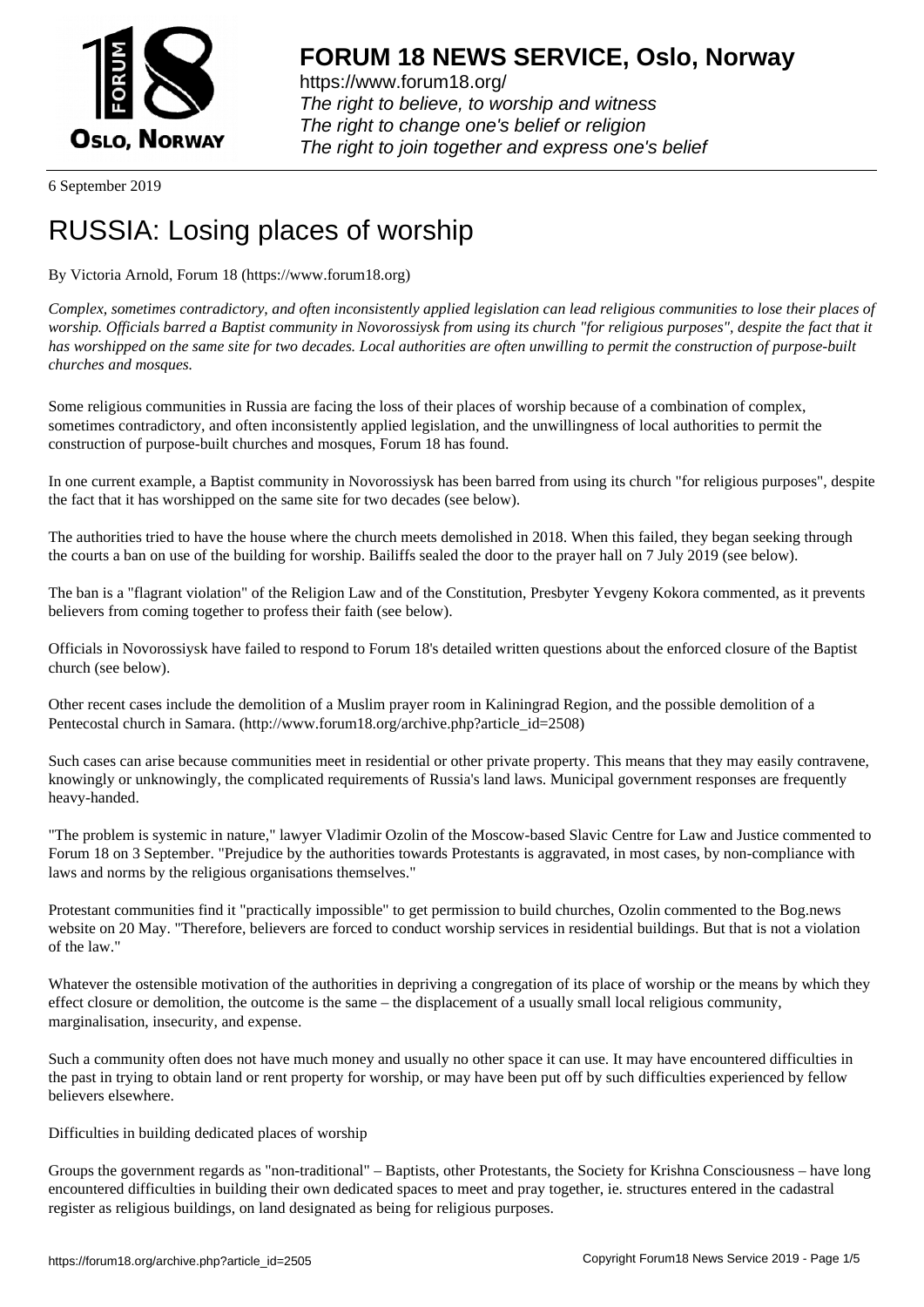In some places, the situation is also difficult for communities belonging to so-called "traditional" faiths, such as the Muslims of Kaliningrad.

Problems may arise at every stage, from the allocation of land and the securing of planning permission, to raising enough money to finish building before permits expire (http://www.forum18.org/archive.php?article\_id=1965).

Sometimes, the authorities change local planning regulations or withdraw permissions part-way through the process. This can leave construction incomplete and congregations millions of Roubles in debt (http://www.forum18.org/archive.php?article\_id=2328).

Because of this, such communities often have no option other than to hold services in private houses or other premises, whether these are existing structures (often the home of a religious leader or community member) or new structures on land designated for individual residential construction.

Up to 90 per cent of Protestant places of worship are officially recorded as residential property, Seventh-day Adventist lawyer Vasily Nichik estimated to Forum 18 in 2018.

Religious worship permitted on residential premises?

According to the 1997 Religion Law, religious worship is permitted on residential premises and in any other building formally given to a community for the purpose, but communities or their leaders are often accused of using land or property not for its intended purpose (http://www.forum18.org/archive.php?article\_id=2362), or of otherwise violating planning regulations, e.g. by building "unauthorised structures".

"In most cases, no matter how sad it is to say, the authorities' demands are justified," lawyer Vladimir Ozolin commented to Bog.news. "At the same time, you can always find a compromise and solve the problem peacefully by bringing the residential building into line with the requirements, but for reasons unknown to me, in most cases, the authorities are not ready for dialogue in this regard."

Often, religious communities worship in residential or other structures for years without incurring any problems. They are, however, at the mercy of both changing circumstances – a change in local government, amendments to land use legislation – and a range of inspections by various state bodies, from the Federal Service for State Registration, Cadastre, and Cartography (Rosreestr) to the security services. Any of these could result in serious consequences for minor or non-existent violations, often of regulations unrelated to the initial inspection (e.g. a prosecutor's office check for compliance with the Extremism Law may lead to a lawsuit for non-compliance with land legislation).

(See here (http://www.forum18.org/archive.php?article\_id=2362) for a detailed explanation of how the Religion Law, Land Code, Civil Code, and Housing Code affect religious communities' access to worship space.)

Novorossiysk: Baptist Union church sealed

Baptists in the village of Verkhnebakansky, on the outskirts of Novorossiysk in southern European Russia, have been forced to hold services in their front yard and the street after local authorities had them banned from using their own prayer hall and bailiffs sealed the door on 7 July 2019. The community is led by Pastor Vitaly Bak.

The ban is a "flagrant violation" of the Religion Law and of the Constitution, another Novorossiysk Baptist presbyter Yevgeny Kokora commented, as it prevents believers from coming together to profess their faith.

"Unfortunately, such a situation became possible due to the reluctance or inability of the head of the Novorossiysk administration to conduct interfaith dialogue," Kokora complained on his Facebook page on 15 July. "Despite the scandal, so far, none of the local authorities has even tried to contact us in order somehow to discuss this problem and find a solution."

On 17 January 2019, nearly six months before bailiffs sealed the door, Krasnodar Regional Court had upheld the Novorossiysk city administration's lawsuit aimed at prohibiting the house's owner "and other persons" from using it for "religious purposes", as (according to the court decision, seen by Forum 18) its land plot lay within a "zone of educational facilities and scientific complexes" (a secondary school occupies the next plot).

The judge also concluded that no formal agreement existed granting the community use of the building, and that the building lacked the security cameras and sprinkler system required in "places of mass gatherings of people". This ruling overturned Novorossiysk's Primorsky District Court's original refusal on 24 September 2018 to grant the administration's request.

The Novorossiysk zoning laws of 2014, cited by the administration and seen by Forum 18, do not, however, forbid the continued use of existing structures which ended up in the "wrong" zone. According to the cadastral register, the house containing the Baptist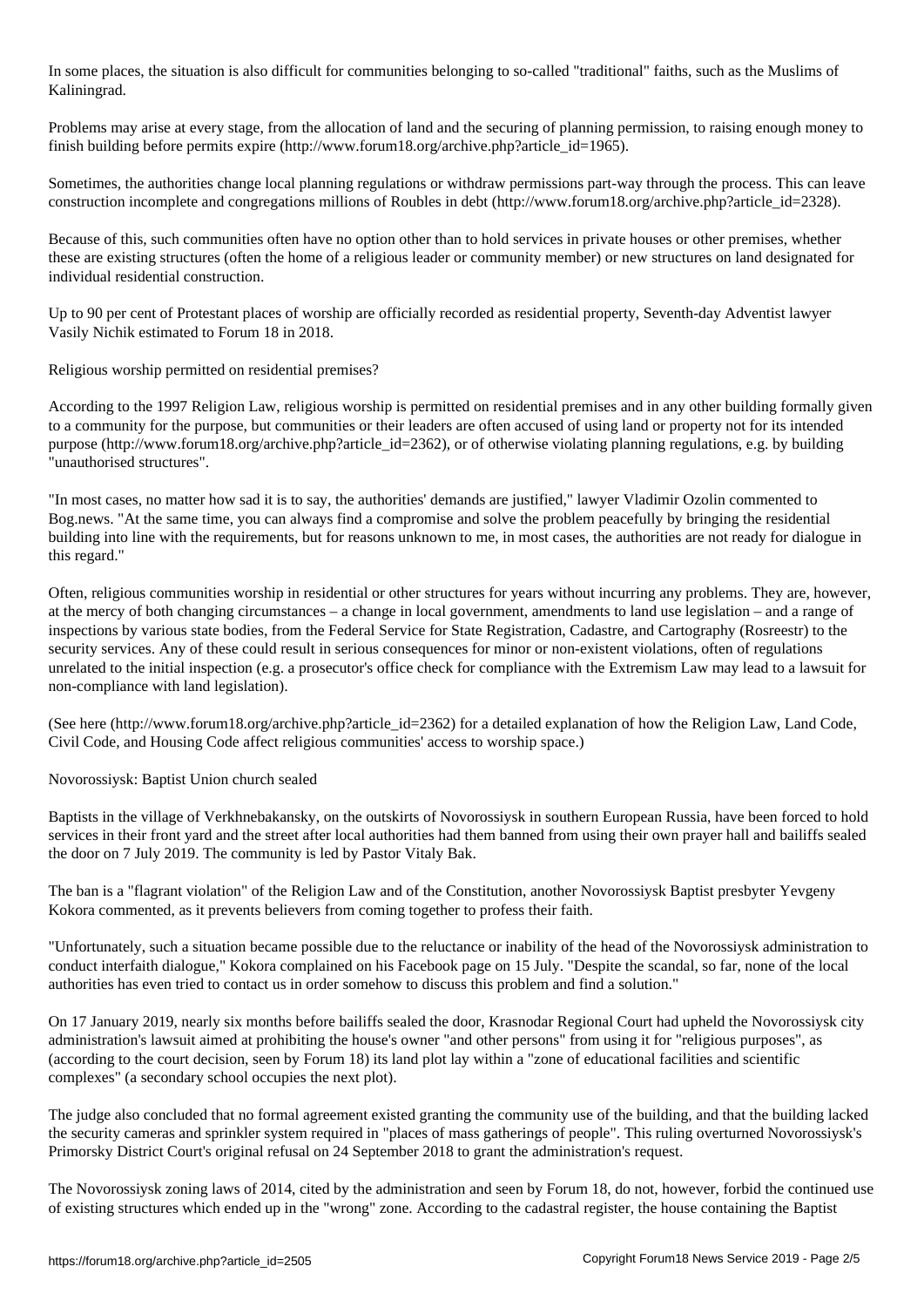Neither religious nor residential buildings are among the explicitly permitted uses of land in an "educational" zone, but the rules state that existing plots and structures whose use is not in line with latest regulations may be used as before, as long as such use does not endanger people's lives or health, the surrounding environment, or historical and cultural monuments (in such cases, use can then be prohibited).

Article 16, Part 2 of the federal Religion Law states that "worship services [and] other religious rites and ceremonies" may be held unhindered on residential premises, and mentions no requirement for a formal agreement. The Baptists also insist that their building did have the necessary cameras and sprinklers in place.

The Baptists' cassational appeal is still pending at Krasnodar Regional Court. They are also trying to obtain an "Anti-Terrorism Protection passport" (which certifies the presence of security and fire safety systems, etc.) from the National Guard, "but there they don't understand how to do this", according to Yevgeny Kokora. He outlined in a Facebook post of 10 July how the National Guard had in fact refused to issue the "passport" as religious buildings are not legally required to have one, despite the Baptists pointing out that the house is technically residential property.

"Therefore, the decision is to continue to go through the courts and reach the European Court of Human Rights," Kokora told Forum 18 on 27 August.

On 12 July 2019, Pastor Vitaly Bak also lodged a suit requesting that the administration's and bailiffs' actions in sealing the hall be ruled unlawful. Novorossiysk's Primorsky District Court rejected his suit at a hearing on 2 September 2019, according to the court website.

"If we do not defend our constitutional rights, then, using the example of Verkhnebakansky, other prayer houses that conduct religious services in residential buildings will begin to close," Kokora commented to Forum 18 on 27 August. "In Russia, at the behest of the state, most communities in the Evangelical churches gather in private households, since it is impossible to obtain official permission to build a house of worship."

Problems after two decades' worship on the site

The Verkhnebakansky congregation is an unregistered religious group which is part of the Russian Baptist Union. It has worshipped in the building – a residential house built on land designated for individual residential construction, according to the cadastral register – since it was completed in 2012, and on the same site for over twenty years, Kokora told Forum 18.

The congregation had had no problems with this arrangement until spring 2018, when the city administration initiated a series of legal measures against it. Until November 2018, both the house and its land plot belonged to community member Ivan Gavrilov. Because of poor health and the multiple lawsuits involving the property, he then sold it to Pastor Vitaly Bak.

One tenant lives in the building, Kokora explained to Forum 18, and he has retained access to the rest of the rooms. At first, the authorities had "wanted to evict him and seal the whole house, but when they saw he was elderly and had disabilities, they took pity and sealed only the main entrance and the hall".

Religious groups are not legal entities, and so cannot buy or rent property on their own behalf, or have it legally transferred to them. They therefore rely on their members to provide space for worship, which is almost invariably in residential or commercial premises.

Presbyter Kokora traces the beginning of the Verkhnebakansky congregation's problems to a change in leadership in the Novorossiysk administration and "new people in the internal politics of the city".

He noted that the administration has also brought about the demolition of a Pentecostal church and has banned another Protestant congregation from using its building too. "There are no other bans in relation to the rest of the Baptists [in Novorossiysk]," Pastor Kokora added, "but this is only because we have taken an active and public position". Novorossiysk has a total of eight Baptist Union communities.

## 2018 demolition order

The administration's actions against the Verkhnebakansky Baptists began with the issuing of a demolition order on 15 March 2018. The authorities claimed that the house was an "unauthorised structure" (samovolnaya postroyka), built without proper permissions.

Then-owner Ivan Gavrilov's attempts to have this order ruled unlawful were unsuccessful (on 21 June 2018 and 8 November 2018, according to court documents seen by Forum 18). The order was later rescinded when the Baptists managed to show that all documentation for both house and land was "in perfect order", according to Yevgeny Kokora. "I think this was calculated as an act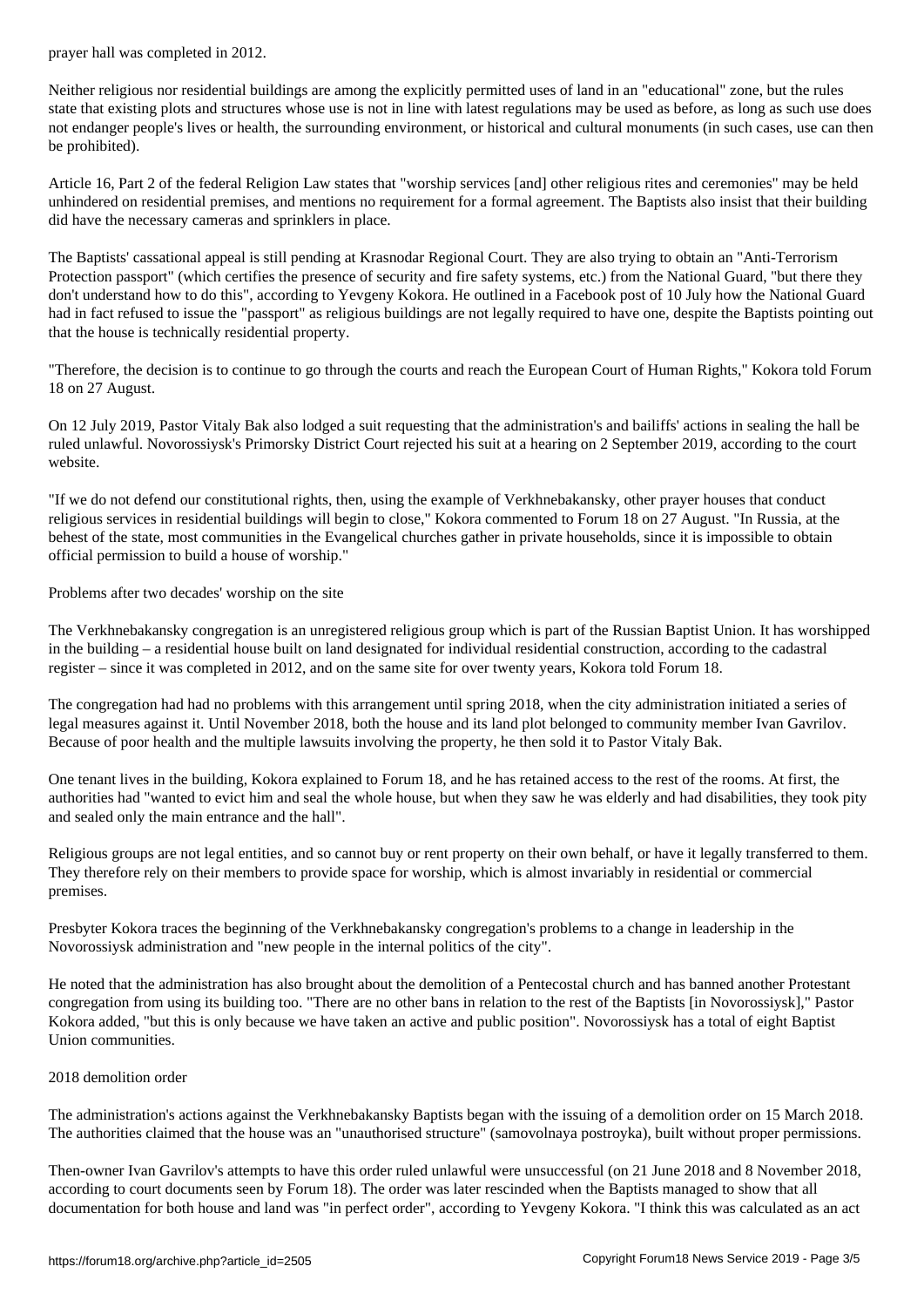Meanwhile, the administration was also preparing its suit to have religious use of the property prohibited. Novorossiysk's Primorsky District Court initially rejected the suit without consideration in May 2018. It was then accepted for consideration on appeal and refused. It was upheld only in January 2019 by Krasnodar Regional Court.

Ivan Gavrilov and Vitaly Bak lodged two cassational appeals against the suit on 8 May 2019. Bak's was rejected without consideration on 5 June 2019, but Gavrilov's is still pending, according to the court website.

According to reports on state-owned NTV and a 9 July statement on the Krasnodar Region Bailiffs' Service website, there had been "numerous complaints from neighbours" about the Baptists' services. On 12 July, however, local news service Svobodniye Media asked the Novorossiysk police if Verkhnebakansky locals had made any complaints to them about the Baptists. The police confirmed on 17 July, in a letter seen by Forum 18, that no such complaints had been received.

Administration officials, accompanied by police and FSB security service officers and Cossacks, made an unannounced inspection of the building on Sunday 7 April 2019. They disrupted the Annunciation Day service which was underway at the time, and forbade church members from filming what was going on.

Yevgeny Kokora remarked in a Facebook post of 15 July that the visit was in fact recorded on the building's own security cameras, which the community had been accused of not having installed.

Shortly afterwards, presbyter Yury Korniyenko, who had been leading the service, was charged with unlawful missionary activity under Administrative Code Article 5.26, Part 4 ("Russians conducting missionary activity").

On 14 June, Novorossiysk Magistrate's Court No. 79 fined Korniyenko 10,000 Roubles (about 10 days' average local wage), despite the fact that, on the one hand, no non-Baptists had been present at the service, and on the other, he had full written authorisation from the religious group to perform missionary activity anyway.

The judge noted the regional court ruling of 17 January prohibiting religious use of the building. Korniyenko appealed unsuccessfully against his conviction at Novorossiysk's Primorsky District Court on 23 July 2019.

Novorossiysk administration fails to answer questions

Forum 18 wrote to the Novorossiysk administration's press service and land and property department on 25 August and again on 4 September to ask why the administration wants to bar the Baptists from their building, when they have used the site for over 20 years, and why the 2014 Rules of Land Use had been invoked in court when they allow for continued use of existing structures.

Forum 18 also asked how the Baptists could get their prayer hall unsealed and whether the administration would allocate a plot of land elsewhere for the construction of a purpose-built place of worship.

Forum 18 received no reply by the middle of the working day in Novorossiysk on 6 September. Telephones at the land and property department went unanswered when Forum 18 called on 5 and 6 September.

Three unsuccessful bids for public meetings

Since the start of August, the Baptists have made three unsuccessful attempts to arrange a public meeting in Novorossiysk "to draw the attention of the local authorities and the state" to the requirements of the Constitution and the necessity of inter-confessional dialogue, and the obligation to allow religious groups to worship freely in accordance with the Religion Law, according to the latest application, seen by Forum 18.

The city administration has rejected all three event notifications on grounds of technical irregularities. The Baptists plan to try again to arrange the meeting for 22 September. (END)

Full reports on freedom of thought, conscience and belief in Russia (http://www.forum18.org/archive.php?query=&religion=all&country=10)

For more background see Forum 18's survey of the general state of freedom of religion and belief in Russia  $(\text{http://www.forum18.org/archive.php?article id=2246)}$ , as well as Forum 18's survey of the dramatic decline in this freedom related to Russia's Extremism Law (http://www.forum18.org/archive.php?article\_id=2215).

A personal commentary by Alexander Verkhovsky, Director of the SOVA Center for Information and Analysis http://www.sova-center.ru, about the systemic problems of Russian anti-extremism legislation (http://www.forum18.org/archive.php?article\_id=1468)